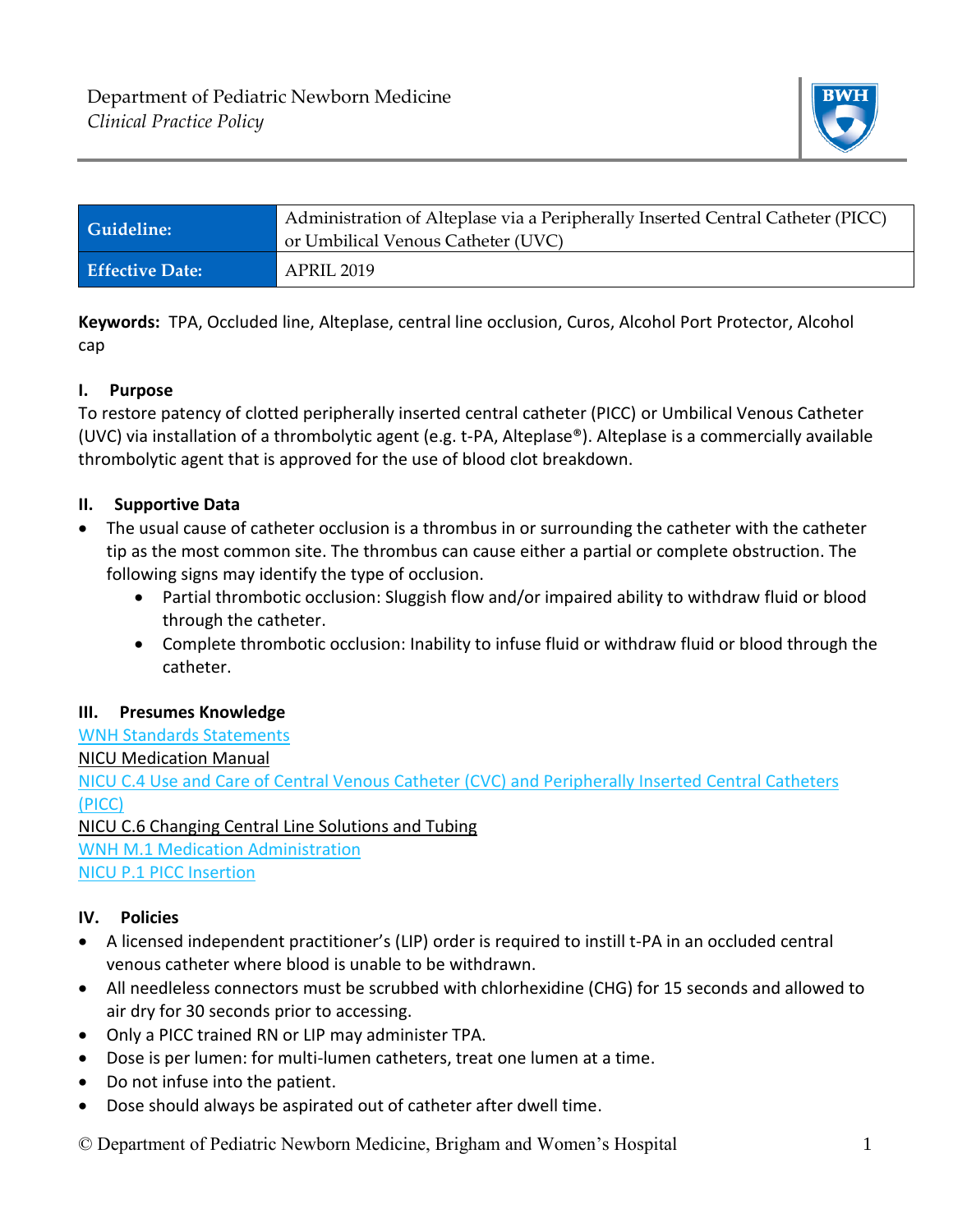

# EXPOSURE: Blood PROTECTIVE EQUIPMENT: Non sterile gloves

## **V. Guidelines**

- Do not exceed 2mg in 2mL.
- Add 2.2 mL sterile water for injection in the vial. Mix gently until contents are dissolved. Do NOT shake. Final concentration: 1mg/mL
- Recommended dwell time is 30 minutes-2 hours. Do not exceed 2 hours per dose. Then aspirate out of catheter.
- May instill a second dose if catheter remains occluded after 2-hr dwell time.
- Priming Volumes (PICCs):
	- a. Vygon Premicath 1.1 Fr single lumen: 0.09mL @ 20cm in length (0.0045 mL per cm)
	- b. Footprint Medical 1.4 Fr single lumen: 0.14mL @ 30 cm in length (0.0047 mL per cm)
	- c. Vygon Nutriline 2Fr single lumen:  $0.12$  mL @ 30 cm in length (0.004 mL per cm)
	- d. Vygon Nutriline twinflo 2 Fr double lumen: 0.2 mL per lumen @ 30 cm in length (0.006 mL per cm)
	- e. Argon 1.9Fr single lumen: 0.2 mL @ 50 cm in length (0.004 mL per cm)
	- f. Medcomp 2.6fr dual lumen: 0.2 mL x 50cm in length per lumen (0.004 mL per cm)
- Priming Volumes (UVCs):
	- a. Covidien Argyle 2.5 Fr single lumen: 0.08mL in 25cm length
	- b. Covidien Argyle 3.5 Fr single lumen: 0.15 mL in 25cm length
	- c. Covidien Argyle 3.5 Fr dual lumen:
		- i. 20G Lumen (Primary/clear lumen): 0.21mL
		- ii. 23G Lumen (Secondary/blue lumen): 0.16mL
	- d. Covidien Argyle 5 Fr single lumen: 0.33mL in 25cm length
	- e. Covidien Argyle 5 Fr dual lumen:
		- i. 18G Lumen (Primary/clear lumen): 0.32 mL
		- ii. 21G Lumen (Secondary/blue lumen): 0.22mL
- Patient Education Materials: N/A

# **VI. Equipment and supplies**

- 10 mL syringes
- 1 mL syringe
- Safety needles/ needleless connector
- Normal saline
- Three-way stopcock
- 10 mL 0.9% sodium chloride pre-filled syringes
- Chlorhexadine gluconate (Chlorascrub®) wipes
- Thrombolytic agent (t-PA, Alteplase®)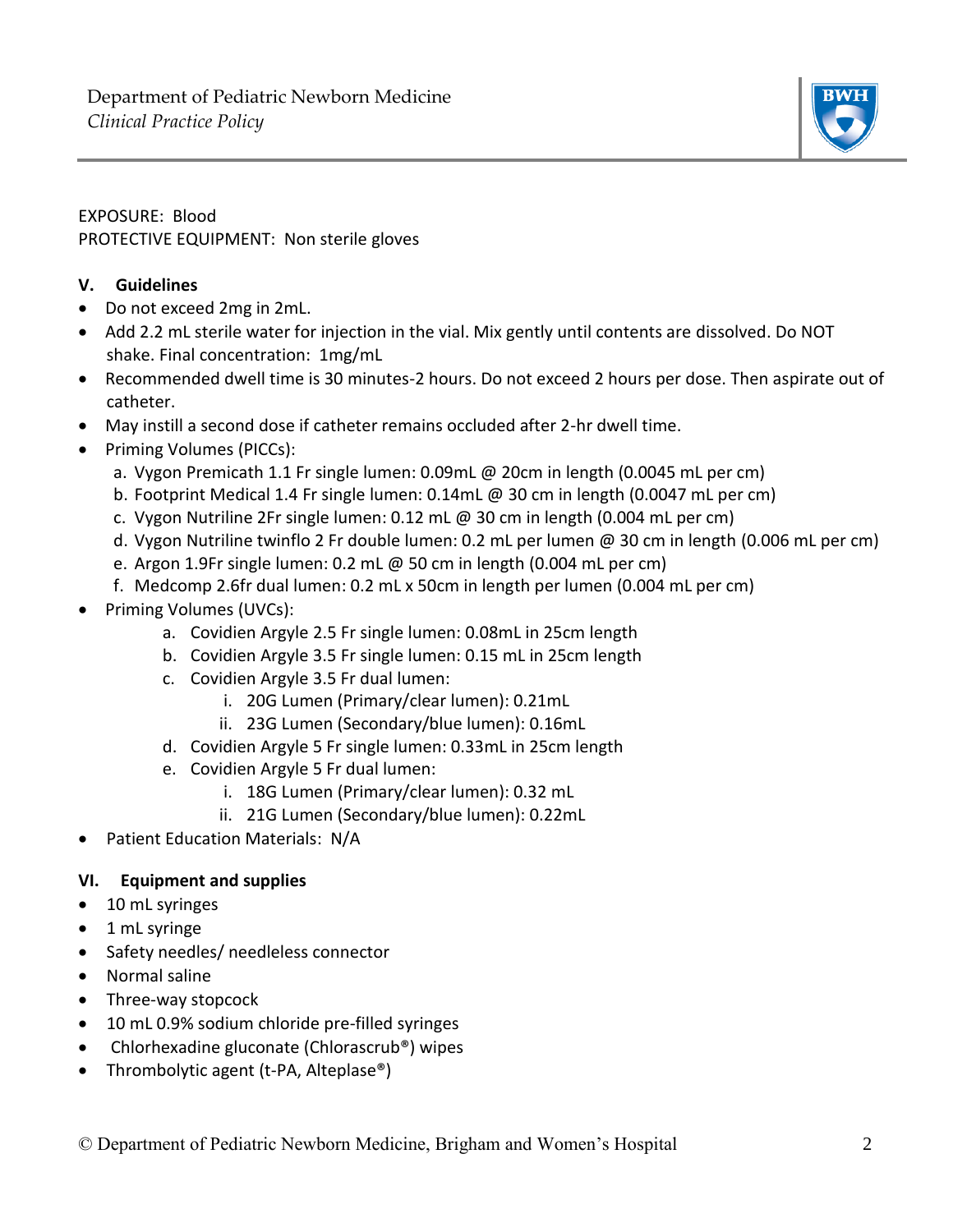

## **VII. Procedures**

- 1. Ascertain that the catheter is obstructed by suspected blood clot
	- Pump alarming high pressure or occluded.
	- Inability to infuse fluid or withdraw fluid or blood through the catheter.
- 2. Correct any mechanical obstruction of external catheter. Consider CXR to evaluate for internal kinks/abnormal position
	- Evaluate for external kinks
- 3. Check for precipitate in external IV tubing to eliminate drug precipitate as the cause of obstruction
	- Thrombolytic agents are NOT effective in removing drug precipitate and may result in expulsion of the precipitate into the vascular system.
- 4. A LIP's order for thrombolytic agent (t-PA) is sent to pharmacy.
	- Use dosing table below
- 5. Obtain vial from the Pharmacy and reconstitute with 2.2 mL of sterile water for injection to a final concentration of 1 mg/mL.
	- Alteplase binds strongly and specifically to fibrin in the thrombus and converts the entrapped plasminogen to plasmin, thereby initiating local fibrinolysis.
- 6. The dose of t-PA equals 110% of the internal lumen volume of the catheter. Add 0.02mL for the clave and 0.2mL for stopcock volume. PICC dosing is based upon the cut length of the catheter. Catheter length is documented in the Procedure note and IV Flowsheet in EPIC. Standard UVC length is 25cm and not cut – dosing reflects the 25cm length.

| <b>PICC Line</b>                          | <b>Dose</b>                                                           |
|-------------------------------------------|-----------------------------------------------------------------------|
| Vygon Premicath 1.1 Fr single lumen       | Dose = $\text{(cm of catheter x 0.0045)} \times 1.1 + 0.22 \text{mL}$ |
| Footprint Medical 1.4 Fr single lumen     | Dose = (cm of catheter x 0.0047) x $1.1 + 0.22$ mL                    |
| Vygon Nutriline 2Fr single lumen          | Dose = (cm of catheter x 0.004) x $1.1 + 0.22$ mL                     |
| Vygon Nutriline twinflo 2 Fr double lumen | Dose = (cm of catheter x 0.006) x $1.1 + 0.22$ mL                     |
| Argon 1.9Fr single lumen                  | Dose = (cm of catheter x 0.004) x $1.1 + 0.22$ mL                     |
| Medcomp Vascu-PICC 2.6Fr double lumen     | Dose= (cm of catheter X 0.004) x 1.1 + 0.22mL                         |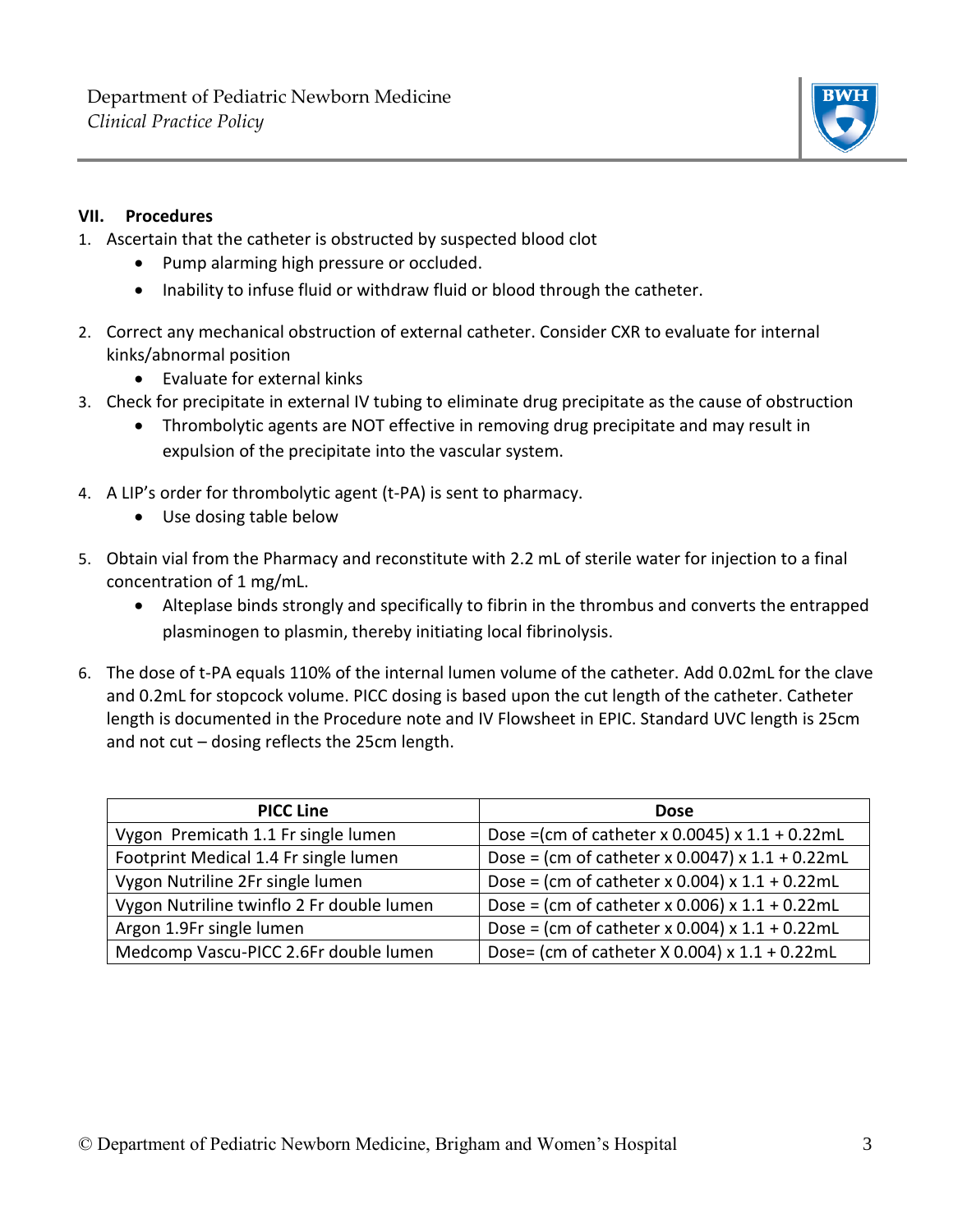

| <b>UVC</b>                                   | <b>Dose</b>                        |
|----------------------------------------------|------------------------------------|
| Covidien Argyle 2.5 Fr single lumen          | Dose = $0.08$ mL x $1.1 + 0.22$ mL |
| Covidien Argyle 3.5 Fr single lumen          | Dose = $0.15$ mL x $1.1 + 0.22$ mL |
| Covidien Argyle 3.5 Fr dual lumen: 20G lumen | Dose = $0.21$ mL x $1.1 + 0.22$ mL |
| Covidien Argyle 3.5 Fr dual lumen: 23G lumen | Dose = $0.16$ mL x $1.1 + 0.22$ mL |
| Covidien Argyle 5 Fr single lumen            | Dose = $0.33$ mL x $1.1 + 0.22$ mL |
| Covidien Argyle 5 Fr dual lumen: 18G lumen   | Dose= 0.32mL x 1.1 + 0.22mL        |
| Covidien Argyle 5 Fr dual lumen: 21G lumen   | Dose = $0.22$ mL x $1.1 + 0.22$ mL |

7. Instill into the occluded catheter using the following procedure at a concentration of 1mg/mL.

### **VIII. Instillation Procedure**

- 1. Scrub the connection site of the PICC line or UVC with chlorhexidine (CHG) for 15 seconds and allow to air dry for 30 seconds.
- 2. Connect single 3-way stopcock directly to hub with stopcock "off" to the patients.
- 3. Visualize a clock with the catheter in the 12 o'clock position.
- 4. Attach an empty 10 mL syringe at the 6 o'clock position



2. Attach the syringe containing the appropriate volume of thrombolytic agent at the 3 o'clock position Store at a



Thrombolytic agent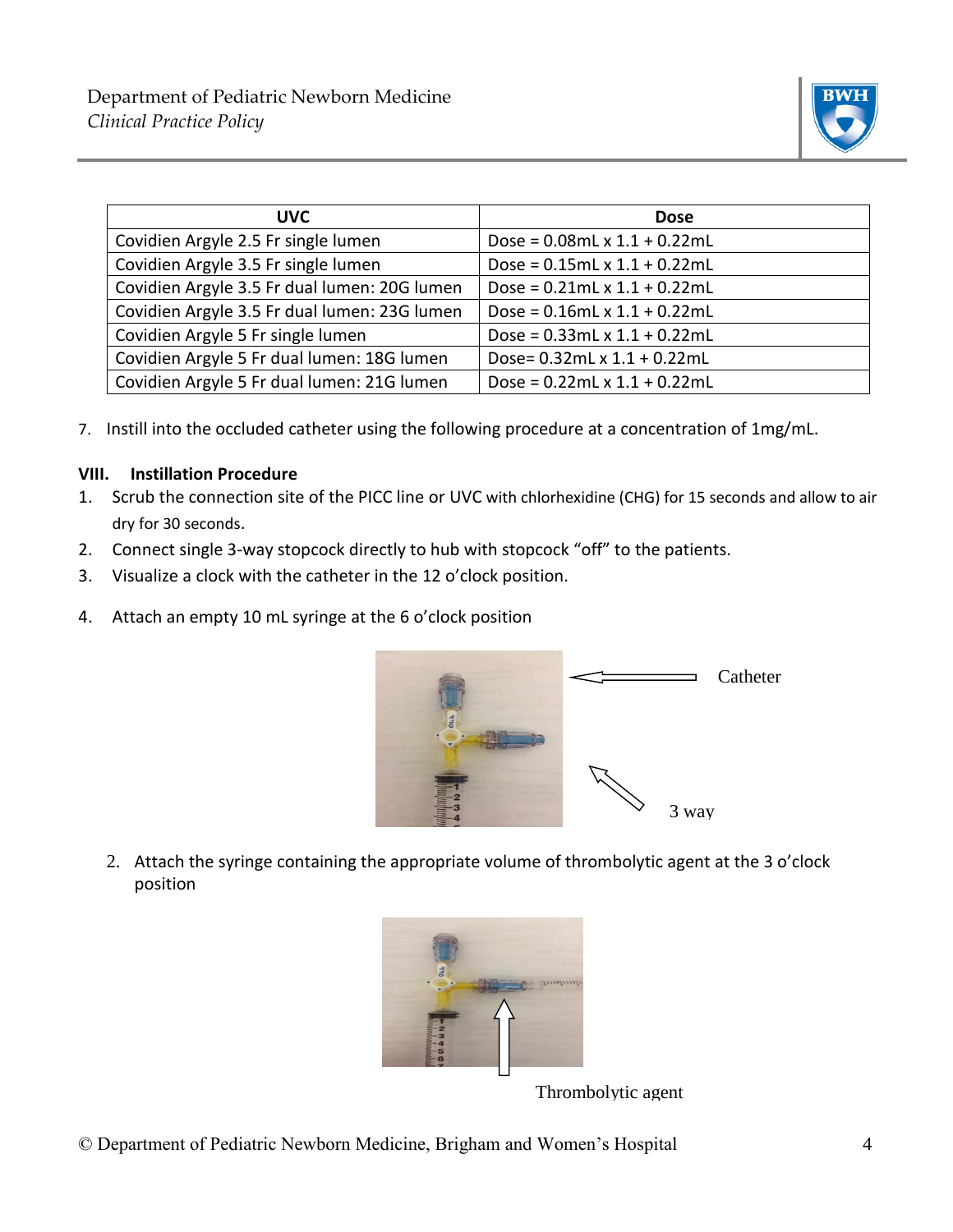

3. Turn the stopcock off towards the thrombolytic agent (3 o'clock position)



4. Pull the plunger in the 10 mL syringe (6 o'clock position) back as far as possible (generally to the 8- 9 mL mark), causing a negative pressure in the catheter.



5. While maintaining negative pressure on the 10 mL syringe, turn the stopcock to the 6 o'clock position closing off access to the 10 mL syringe. This will allow a vacuum in the catheter to draw in the thrombolytic agent. DO NOT manually push thrombolytic agent into the catheter.



Thrombolytic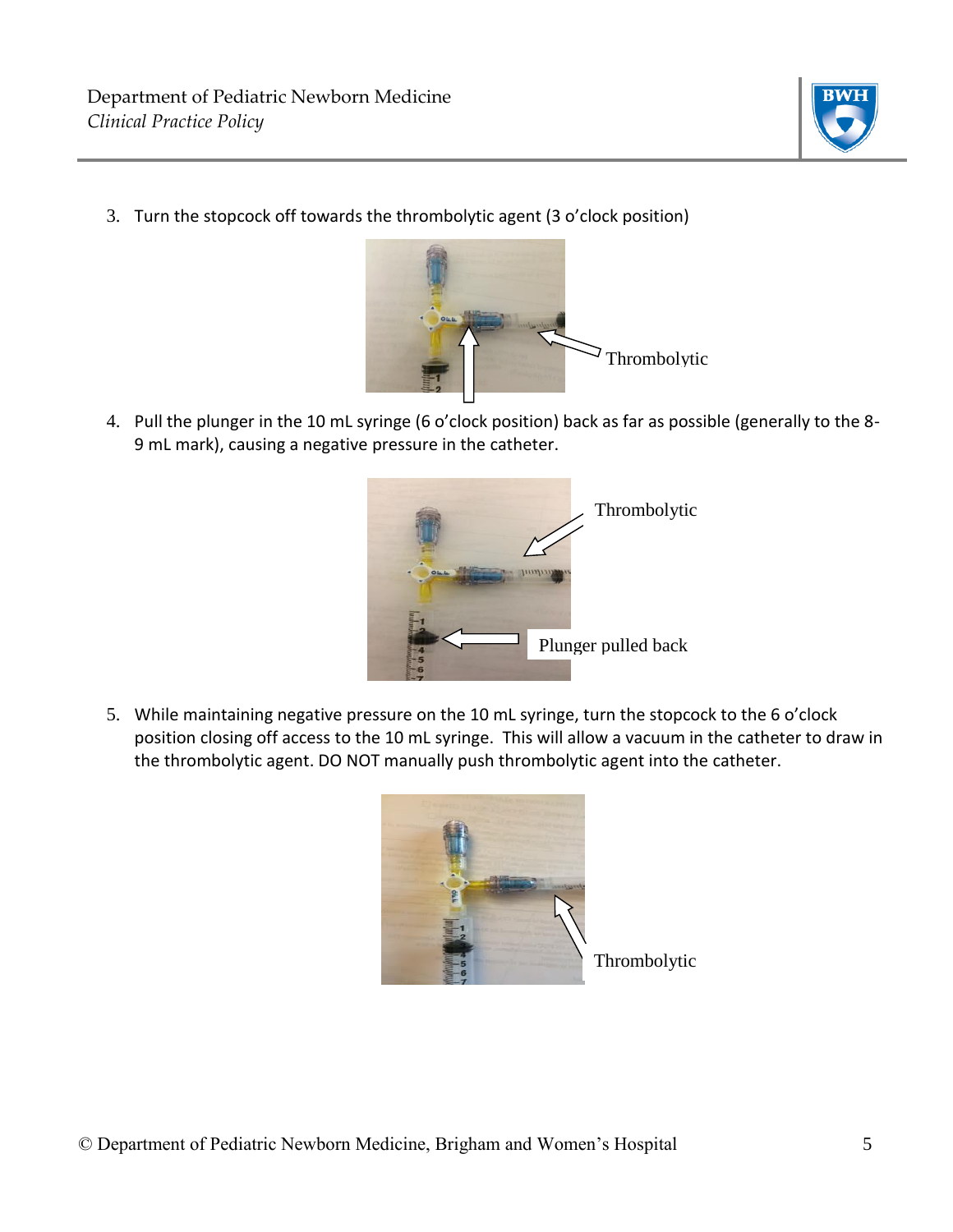

6. Turn the stopcock off to the patient (12 o'clock position). Label the site "DO NOT USE. ALTEPLASE in situ."



- 7. Wait recommended dwell time: initial dwell time 30 minutes up to 2 hours. Forceful injection may dislodge thrombus into the circulation or damage the catheter.
- 8. Following dwell time, open the stopcock to the 10 mL syringe. Aspirate the clot and drug into the syringe.
	- Once mixed, Alteplase is good for 8 hours at room temperature
- 9. If catheter remains occluded, obtain a second dose of t-PA, Alteplase® and repeat instillation procedure steps once more.
- 10. If a second attempt in unsuccessful, aspirate instilled drug and notify MD.
	- Catheter will need to be removed by RN PICC Team or MD.
- 11. If patency is restored, now using a 10 mL syringe, aspirate 0.5 mL to remove all drug and thrombus fragments.
	- Transient hypo/hypertension may occur if thrombolytic is not entirely removed and is infused into the circulation
- 12. Gently "push-flush" (using gentle, intermittent flushes with a 10 mL syringe to create turbulence in the catheter lumen) with 1-2 mL of normal saline flush and restart IV infusion.
- 13. Document medication administration in EPIC

### **IX. Documentation**

• Patient's Electronic Health Record (Epic)